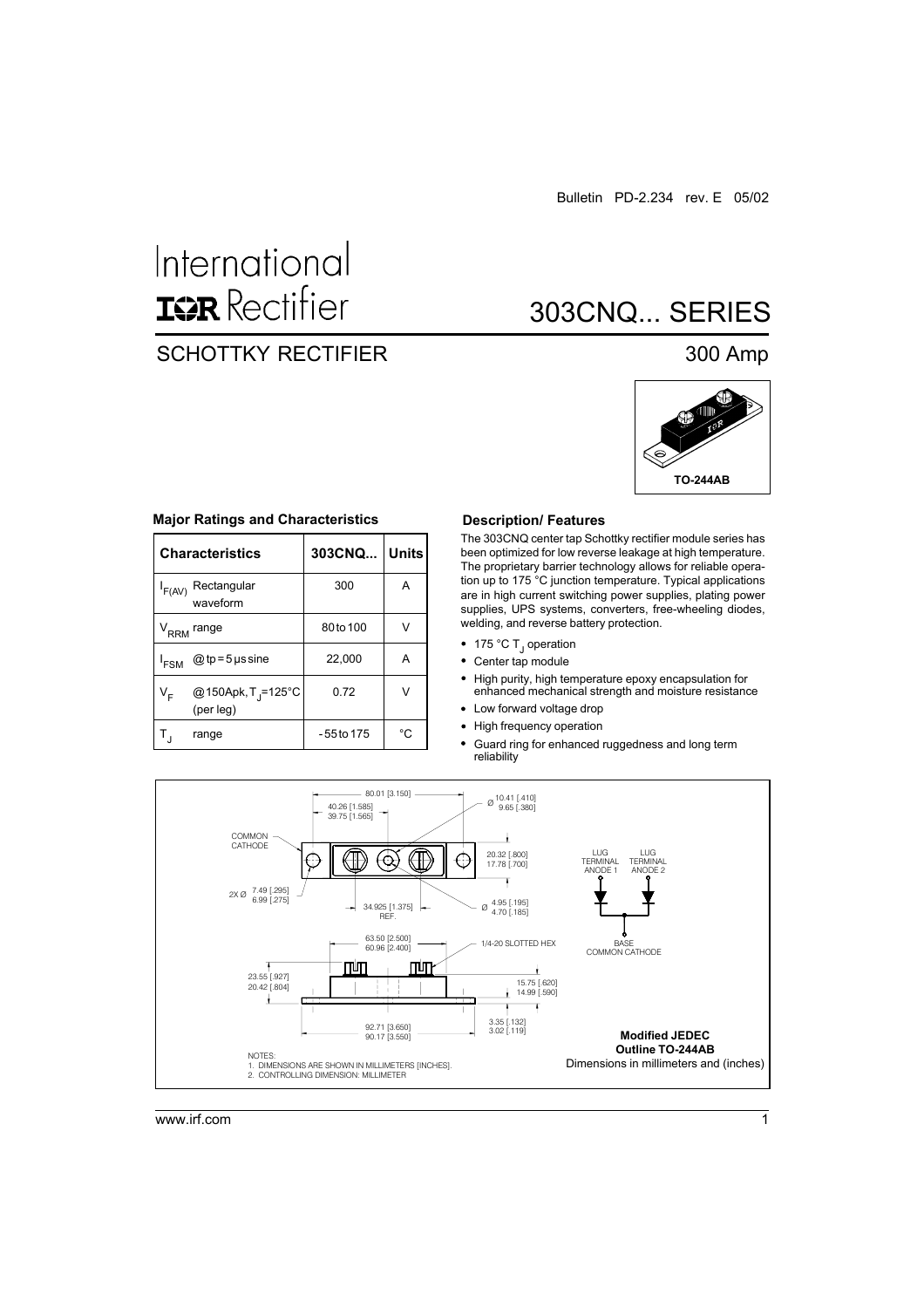#### 303CNQ... Series

#### Bulletin PD-2.234 rev. E 05/02

# International **IGR** Rectifier

Voltage Ratings

| Part number                                            | 303CNQ080 | 303CNQ090 | 303CNQ100 |
|--------------------------------------------------------|-----------|-----------|-----------|
| Max. DC Reverse Voltage (V)                            |           |           |           |
| V <sub>RWM</sub> Max. Working Peak Reverse Voltage (V) | 80        | 90        | 100       |

#### Absolute Maximum Ratings

|                 | <b>Parameters</b>                    |                                                  |    | 303CNQ   Units   Conditions                                             |                                                |
|-----------------|--------------------------------------|--------------------------------------------------|----|-------------------------------------------------------------------------|------------------------------------------------|
| 'F(AV)          | Max. Average Forward Current         | 300                                              | A  | 50% duty cycle $@T_c = 126 °C$ , rectangular wave form                  |                                                |
|                 | *See Fig. 5                          |                                                  |    |                                                                         |                                                |
| 'FSM            | Max. Peak One Cycle Non-Repetitive   | 22,000                                           | A  | 5µs Sine or 3µs Rect. pulse                                             | Following any rated<br>load condition and with |
|                 | Surge Current (Per Leg) * See Fig. 7 | 2500                                             |    | 10ms Sine or 6ms Rect. pulse rated V <sub>RRM</sub> applied             |                                                |
| $E_{AS}$        | Non-Repetitive Avalanche Energy      | 15                                               | mJ | $T_1 = 25^{\circ}C$ , $I_{AS} = 1$ Amps, L = 30 mH                      |                                                |
|                 | (Per Leg)                            |                                                  |    |                                                                         |                                                |
| <sup>'</sup> AR | Repetitive Avalanche Current         | Current decaying linearly to zero in 1 usec<br>A |    |                                                                         |                                                |
|                 | (Per Leg)                            |                                                  |    | Frequency limited by T <sub>1</sub> max. $V_a = 1.5 \times V_B$ typical |                                                |

#### Electrical Specifications

|             | <b>Parameters</b>                             |       |           | 303CNQ   Units   Conditions                                              |                     |
|-------------|-----------------------------------------------|-------|-----------|--------------------------------------------------------------------------|---------------------|
| $V_{FM}$    | Max. Forward Voltage Drop                     | 0.91  | V         | @ 150A                                                                   | $T_i = 25 °C$       |
|             | (Per Leg) * See Fig. 1<br>(1)                 | 1.09  | v         | @ 300A                                                                   |                     |
|             |                                               | 0.72  | V         | @ 150A                                                                   |                     |
|             |                                               | 0.85  | V         | @ 300A                                                                   | $T_1$ = 125 °C      |
| 'RM         | Max. Reverse Leakage Current                  | 4.5   | mA        | $T_i = 25 °C$                                                            | $V_p$ = rated $V_p$ |
|             | (Per Leg) * See Fig. 2<br>(1)                 | 60    | mA        | $T_1 = 125 °C$                                                           |                     |
| $C_{+}$     | Max. Junction Capacitance (Per Leg)           | 4150  | pF        | $V_{\rm p}$ = 5V <sub>pc</sub> , (test signal range 100Khz to 1Mhz) 25°C |                     |
| $L_{\rm S}$ | Typical Series Inductance (Per Leg)           | 6.0   | nH        | From top of terminal hole to mounting plane                              |                     |
| dv/dt       | Max. Voltage Rate of Change<br>(Rated $V_p$ ) | 10000 | $V/\mu s$ |                                                                          |                     |

#### Thermal-Mechanical Specifications

(1) Pulse Width < 300µs, Duty Cycle <2%

|                         | Parameters                                                |      | 303CNQ          | Units               | Conditions                           |
|-------------------------|-----------------------------------------------------------|------|-----------------|---------------------|--------------------------------------|
| $\mathsf{T}_\mathsf{J}$ | Max. Junction Temperature Range                           |      | -55 to 175      | °C                  |                                      |
| $\mathsf{T}_{\sf stg}$  | Max. Storage Temperature Range                            |      | -55 to 175      | $^{\circ}C$         |                                      |
| $R_{thJC}$              | Max. Thermal Resistance Junction<br>to Case (Per Leg)     |      | 0.30            | $\degree$ C/W       | DC operation<br>* See Fig. 4         |
| $R_{thJC}$              | Max. Thermal Resistance Junction<br>to Case (Per Package) |      | 0.15            | $\degree$ C/W       | DC operation                         |
| $R_{thCS}$              | Typical Thermal Resistance, Case<br>to Heatsink           |      | 0.10            | $^{\circ}$ C/W      | Mounting surface, smooth and greased |
| wt                      | Approximate Weight                                        |      | 79(2.80)        | $g$ (oz.)           |                                      |
| T                       | Mounting Torque Base                                      | Min. | 24 (20)         |                     |                                      |
|                         |                                                           | Max. | 35(30)          |                     |                                      |
|                         | Mounting Torque Center Hole                               | Typ. | 13.5(12)        | Kg-cm<br>$(lbf-in)$ |                                      |
|                         | <b>Terminal Torque</b>                                    | Min. | 35(30)          |                     |                                      |
|                         |                                                           | Max. | 46 (40)         |                     |                                      |
|                         | Case Style                                                |      | <b>TO-244AB</b> |                     | Modified JEDEC                       |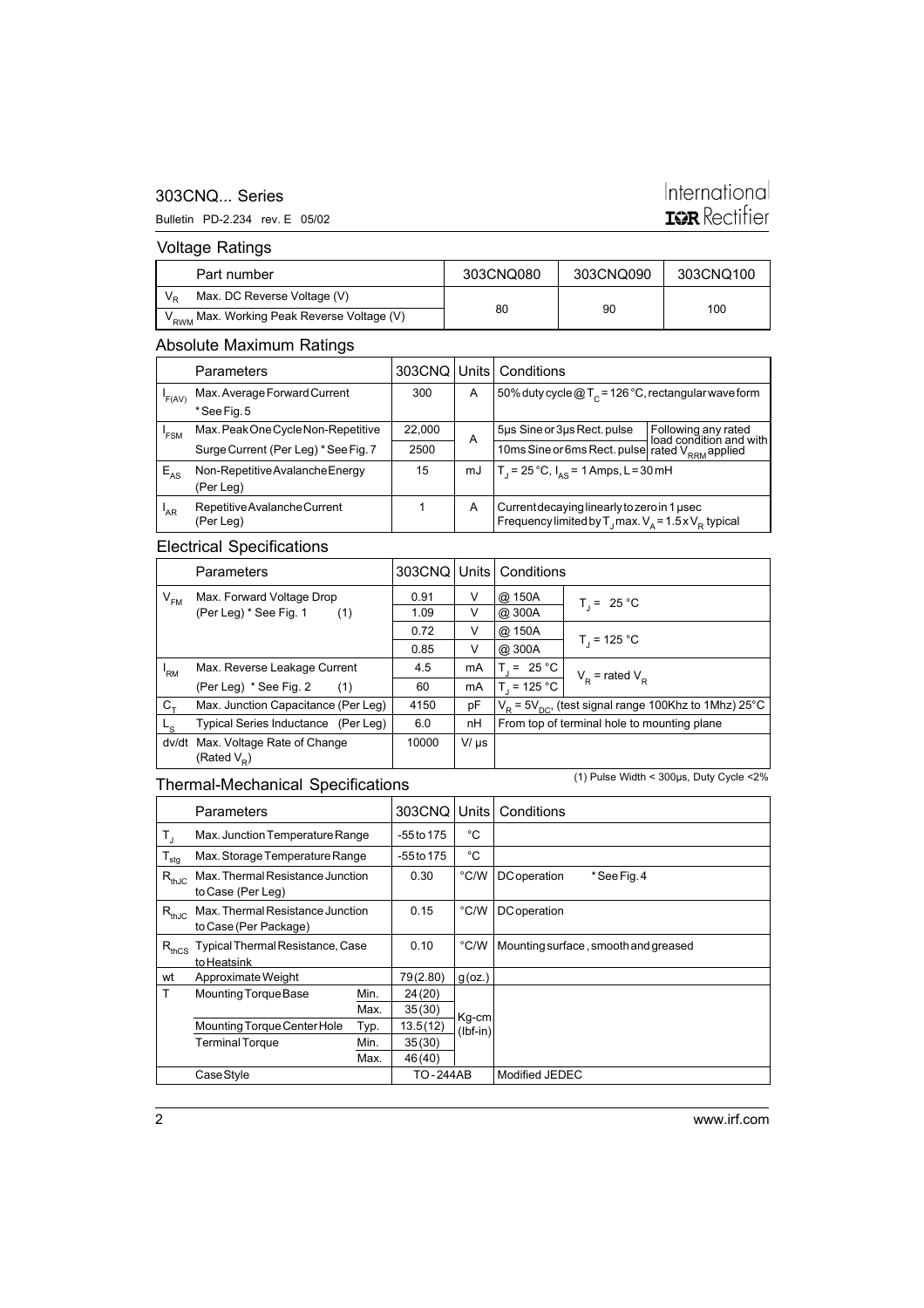## International **IGR** Rectifier

### 303CNQ... Series Bulletin PD-2.234 rev. E 05/02



www.irf.com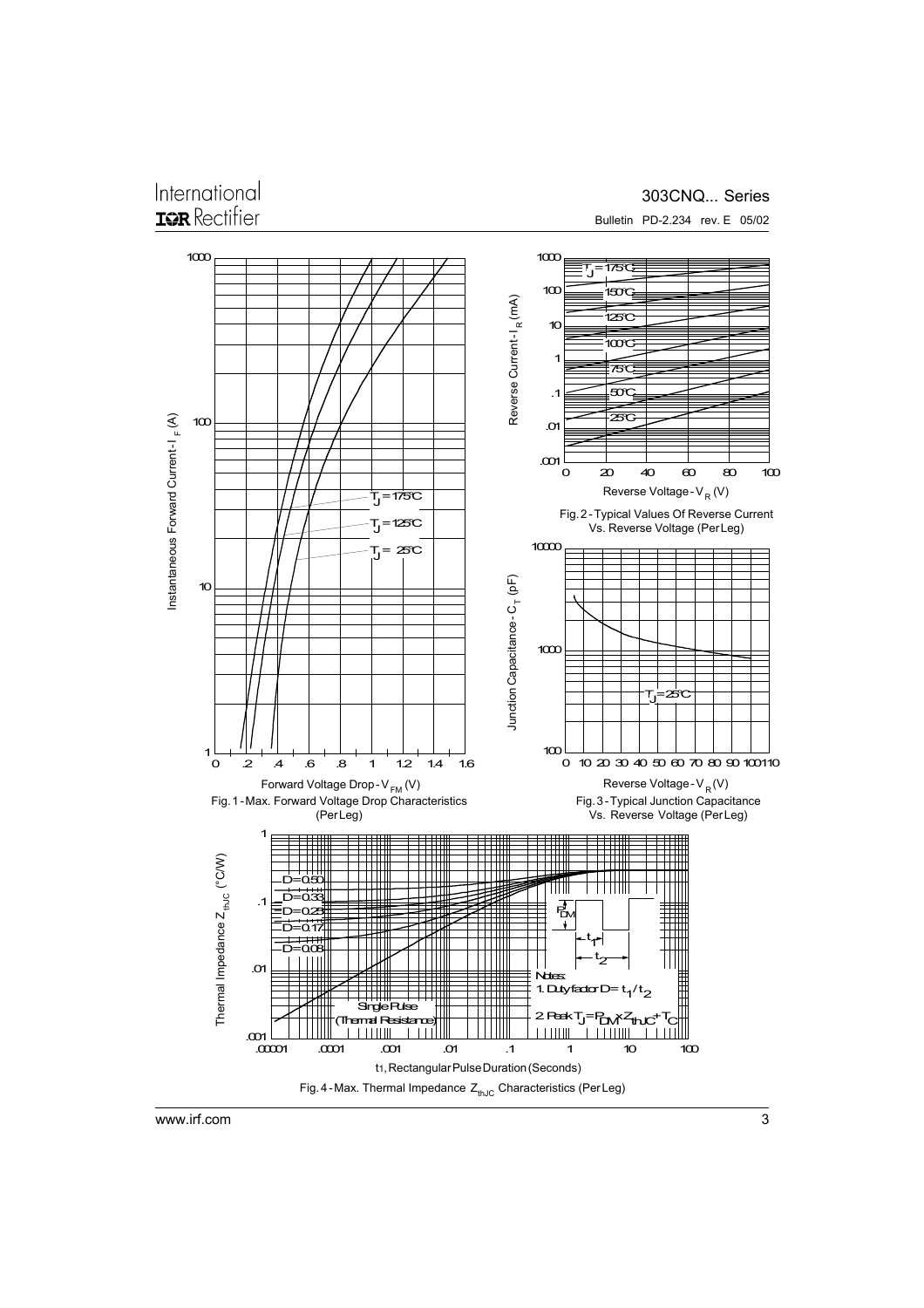